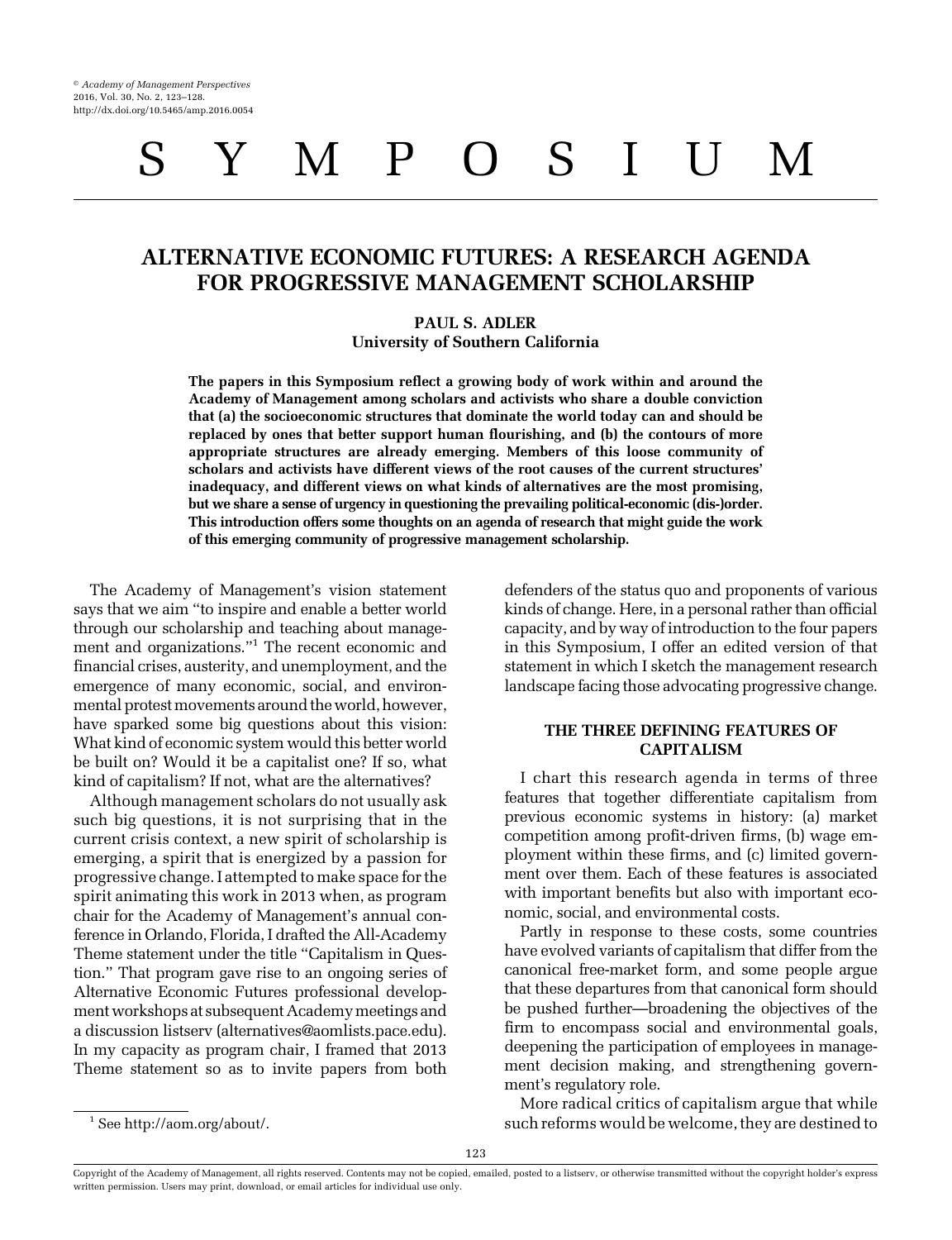fail. They will fail either backward—to barbarism, in the form of increasing inequality, environmental degradation, and unbridled corporate power—or forward—to socialism. They therefore urge a socialist transformation, one that would replace competition with collaboration, wage employment with cooperative and socialized ownership, and limited governmentwith comprehensive economic planning. These radical critics point out that within capitalism we have seen the emergence of many opposition movements aimed at radical transformation. They also point out that there are inherent tendencies of capitalism that progressively increase the likelihood that such socialist transformation efforts will ultimately succeed.

Addressing in turn each of capitalism's three defining features, the following notes identify some of capitalism's distinctive strengths, weaknesses, and developmental tendencies, and suggest (in italics) some research questions progressive management scholars might pursue. In some cases, these questions have already generated valuable research, including some published in this journal. In other cases, existing research could be mobilized to provide new insights, and in yet other cases, research has barely begun.

#### Market Competition

Capitalism is based on private ownership of society's main productive resources. These resources are mobilized by firms for the production of goods for sale on markets guided by price signals rather than for direct consumption by the producers or in fulfillment of any economy-wide plan. Firms are in competition with one another in markets for both products and inputs (finance, material inputs, labor). This competition turns profitability and growth into survival imperatives for each firm. Some questions for progressive management research that flow from this feature of capitalism include:

- How do product, pricing, and investment choices differ when firms are not constituted as vehicles of private wealth accumulation but are owned by their workers, by local communities, or by governments? How do such noncapitalist firms form their goals and adapt to new challenges?
- In a capitalist system, wealth appears in the form of commodities, and value is measured in monetary units. How does this context shape our understanding of ourselves as individuals and our relations with one another and with the natural

environment? What factors encourage people to wake up from this taken-for-grantedness?

• Entrepreneurship has long been seen as a critical process in market competition. Given the weight of larger firms in our economy, what explains the popularity of this theme? How is entrepreneurship being used as a social-Darwinist ideology encouraging victims of capitalism to blame themselves for their plight?

The system of market competition has brought great benefits. Historically, it has stimulated innovation, pushing firms to identify new, unsatisfied needs and to develop better ways of satisfying these needs. The cumulative result is that over the last century or more, average individual material well-being has improved markedly, even if the variance is distressing. For the first time in history, there is the potential to achieve material comfort for all. This leads to numerous research questions.

- How does this increasing but uneven material prosperity relate to human well-being and flourishing?
- How does market competition affect the fabric of trust, community, and social capital within and between different social groups?
- While in principle, profit and money know no race or gender, in practice, market processes seem often to buttress rather than undermine these other forms of domination. Where and why do we see these various outcomes?
- Capitalist development has engendered information technologies with massive network effects. These impart a winner-take-all quality to competitive dynamics, and such dynamics may in turn undermine the effectiveness of market competition as a stimulus to further growth. What regulatory regimes can suppress monopoly without suppressing innovation? Or should such technologies be socialized as public utilities?
- Some of these same technologies have enabled a proliferation of open-source projects outside the market economy. Can these be generalized to form the basis of a new cooperative commonwealth of peer production?

Alongside its benefits, a system based on market competition comes with several important costs. Under competitive pressure, firms have little intrinsic interest in taking responsibility for the destructive consequences of their activity for the natural or social environment. Because production is for profit, important social needs are left unmet due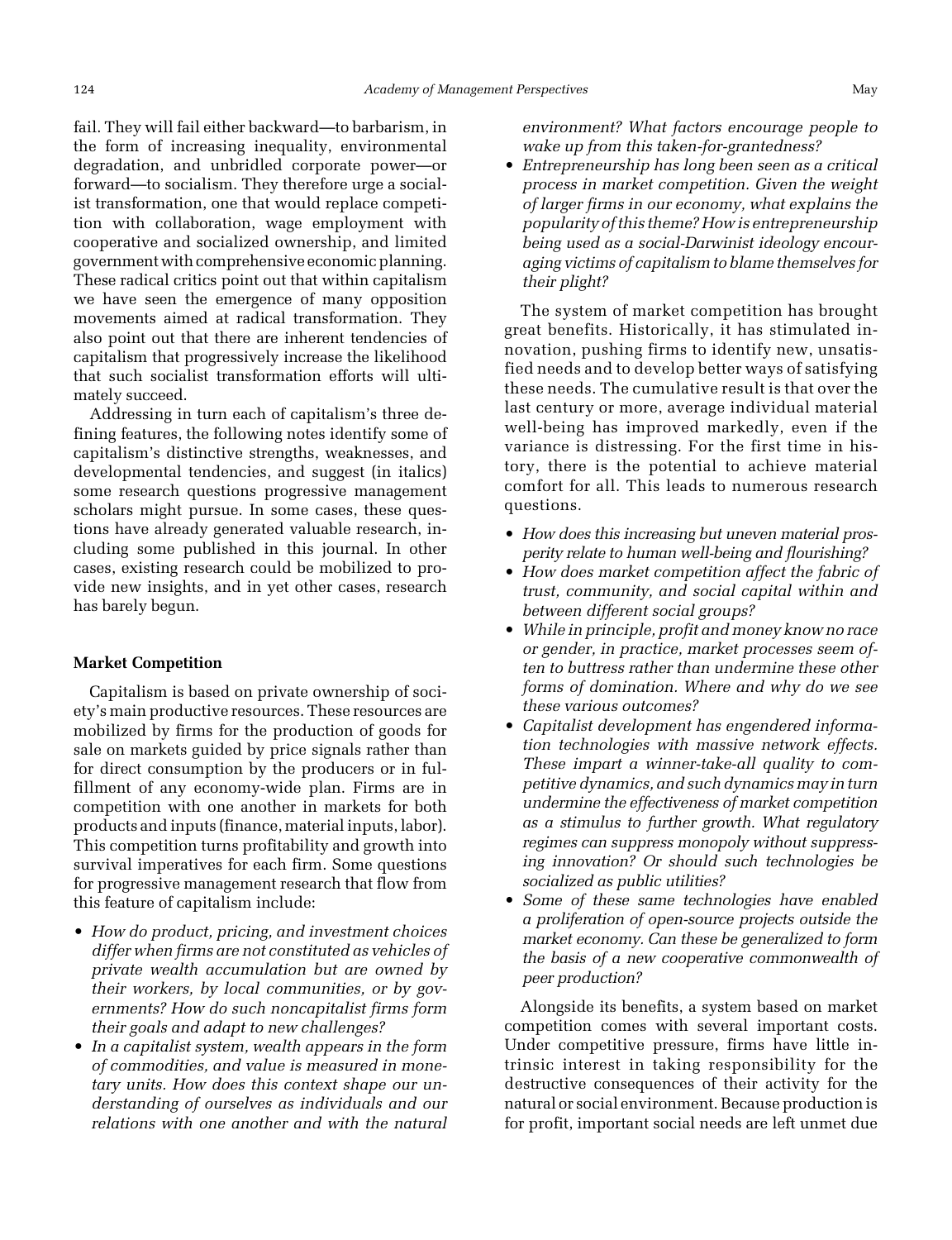to the inability of potential beneficiaries to pay (e.g., medicines for poor people). Conversely, society wastes considerable resources on activities that are privately profitable but socially or ecologically destructive or undesirable (e.g., cigarettes). Moreover, the market process is not very stable; it generates boom-and-bust cycles and periodic breakdowns.

- Research continues on the relative performance of firms that broaden their "objective function" to include social and environmental dimensions. Under what conditions does this broadening improve financial performance, and when does it detract from it? What externalities remain unaddressed or merely greenwashed by a focus on win-win opportunities?
- What changes in enterprise ownership and governance could encourage firms to internalize social and environmental externalities? What kinds of institutional supports are needed to foster effective dialogue among all the affected stakeholders? There are micro issues here, too: What kinds of skills do people need to engage effectively in such governance deliberations?
- Capitalist corporations' disregard for social and environmental externalities sometimes provokes protest. Firms often respond by announcing corporate social responsibility (CSR) goals. What strategies can social and environmental movements use to ensure that these CSR initiatives lead to real progress rather than forestall it?

An economy based on market competition engenders some distinctive developmental dynamics. Three stand out. First, competition often leads to concentration, as large firms achieve economies of scale and scope and accumulate market and political power. Second, competition paradoxically stimulates efforts among firms to cooperate in the race to develop new products and processes. Such cooperation gives rise to alliances, partnerships, industrial districts, and standard-setting bodies. Third, competition drives firms to expand regionally and internationally. This globalizes both the benefits and the costs of capitalism, and in the process, it pits nations against each other in economic rivalry, which is sometimes productive and sometimes not.

• Our field has paid scant attention in recent years to the planning techniques used by larger firms. What do these corporate planning techniques teach us about the feasibility of economic planning on a larger scale? How could they be adapted to support a more democratic economic system?

- How can socially beneficial interfirm cooperative efforts be nurtured and protected from the centripetal effects of competition? What governance mechanisms can these collaborations develop to ensure the benefits of cooperation without simultaneously inviting oligopolistic collusion? How can the governance of these interfirm collaborations be opened up to community and worker participation?
- How has globalization changed the everyday experience of people at work? Under what systemic conditions can globalization broaden social identities rather than provoke a defensive retreat to xenophobic local ones?

#### Wage Employment

A second historically novel feature of the capitalist system is the predominance of wage labor. The proportion of the workforce that is self-employed declined dramatically as Western capitalism developed out of feudalism, eventually stabilizing at a very low level that reflects modern industry's dependence on expensive equipment and larger firms' relative efficiency and market power. The bulk of the working population around the world is now paid a wage or salary in exchange for accepting the authority of the employer to direct their work. Because productive resources are privately owned and workers are merely waged employees, enterprise profits accrue to these owners, as do the right to decide the proportion of these profits that is reinvested versus distributed as compensation and the right to decide on the targets of that reinvestment.

- How do management processes (strategizing, human resource management, leadership, decision making, etc.) differ when enterprises are not based on wage labor but instead are organized as cooperatives? What new capacities are unleashed in that context? What new challenges are posed?
- Looking beyond the predominance of wage labor and bureaucratic structure, there is a wide range of organizational forms, including cooperatives, partnerships, and unpaid collaborations. How can the existing scholarship on these alternative forms be expanded and enriched to better assess their emancipatory potential?

This wage-employment system has brought important benefits. The employer's authority over labor and other resources makes the firm an island of conscious planning—a primitive form of socialist planning!—in a sea of anarchic market competition. Indeed, modern large firms develop impressively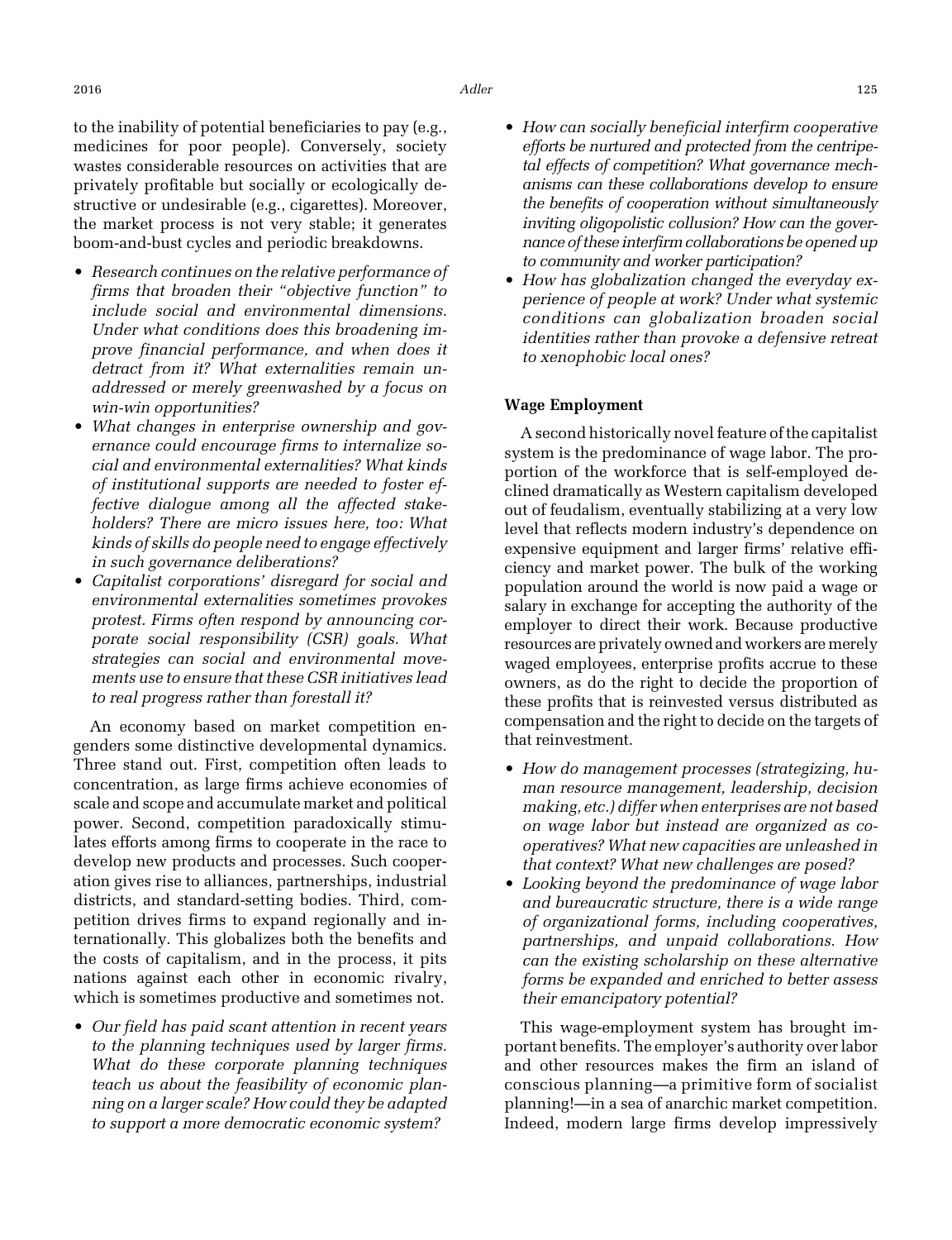complex divisions of labor and systems for orchestrating the integration of these differentiated tasks. The resulting efficiency and innovation have been astounding. Moreover, wage employment gives employees a freedom ofmovement that was not available prior to capitalism's emergence. The greater freedom to choose one's employer represents real progress, even if people are rarely able to work for themselves. Inmany countries where capitalism is less thoroughly diffused, large numbers of young people migrate to wage employment in the cities to escape what they feel to be the narrow horizons of the pre-capitalist social structures that dominate in their rural villages.

- In capitalist societies that celebrate individual liberty, how does the institutional logic of the wage relation based on obedience to the employer's authority become taken for granted? We have a considerable body of research on how this managerial authority is legitimated, but how can this legitimacy be effectively challenged?
- How do traditional structures of gender and ethnic domination mutate as workers migrate from rural peasant production to urban capitalist employment conditions?

Alongside its benefits, the wage-employment system has significant costs. Two command attention. First, within firms, employees often experience the fundamental asymmetry of power between employer and employee as an injustice. Second, capitalist development does not guarantee an equitable distribution of the fruits of growth: Given an unequal initial distribution of resources, competition often aggravates that inequality over time. Indeed, employers are inclined to push wages lower, driven by both competitive pressure and self-interest. Labor market competition for some categories of skilled labor can counteract that pressure and drive some occupations' wages higher. However, at any given time only a minority will have the skills or collective organization that afford them this market power. At the other end of the spectrum, a nonnegligible proportion of the working-age population is unable to find any employment at all. As a result, significant pockets (and sometimes large masses) of unemployment, underemployment, and low-wage work are persistent features of capitalism.

• How do wage-based capitalist enterprises encourage employees to engage in collaborative problem solving notwithstanding the fundamental power asymmetry and exploitation embedded in the firm's authority structure? How can this engagement be translated into real power for employees?

- How do employees assert their interests and act on their rights within the employment relation? Unions are one form of voice. What new forms of employee voice are emerging in nonunion firms? In networked firms?
- Much of our micro research focuses on employees, but what of the lives of the temps, part-timers, independent contractors, unpaid interns, unemployed, and people who work in the informal economy? What are the consequences for selfefficacy and other psychological attributes? How does poverty or income insecurity change decision making, cognition, and attributions? Are such statuses experienced differently by women and minorities? If so, how?

#### Limited Government

In a free-market capitalist system, government does not direct the allocation of productive resources to ensure that society's needs are met, but instead leaves that task to the market and its private-sector firms. Government's role is in principle limited to enforcing private property rights and national defense, to ensuring the availability of the public goods that the private sector requires but cannot profitably produce itself, and to ameliorating negative externalities when they become too dangerous to the system's survival.

- In capitalist systems, establishing and policing private property is a continuing challenge. This challenge has moved to center stage today in struggles over intellectual property. How are the frontiers evolving between knowledge as commons and as commodity? How is this affecting the work of creative professionals and of academics such as ourselves? How is it affecting indigenous communities' control over their traditional knowledge?
- Over recent decades, many governments have privatized some of their functions, in some cases even core functions such as infrastructure, military operations, and prisons. This was often justified by claims that the private sector is typically more efficient, and that good outcomes can be assured by the appropriate contract design. What have we learned about the accuracy of these claims?

The narrow scope of government has important benefits. It ensures a larger scope for individual and local autonomy. A vast sector of daily social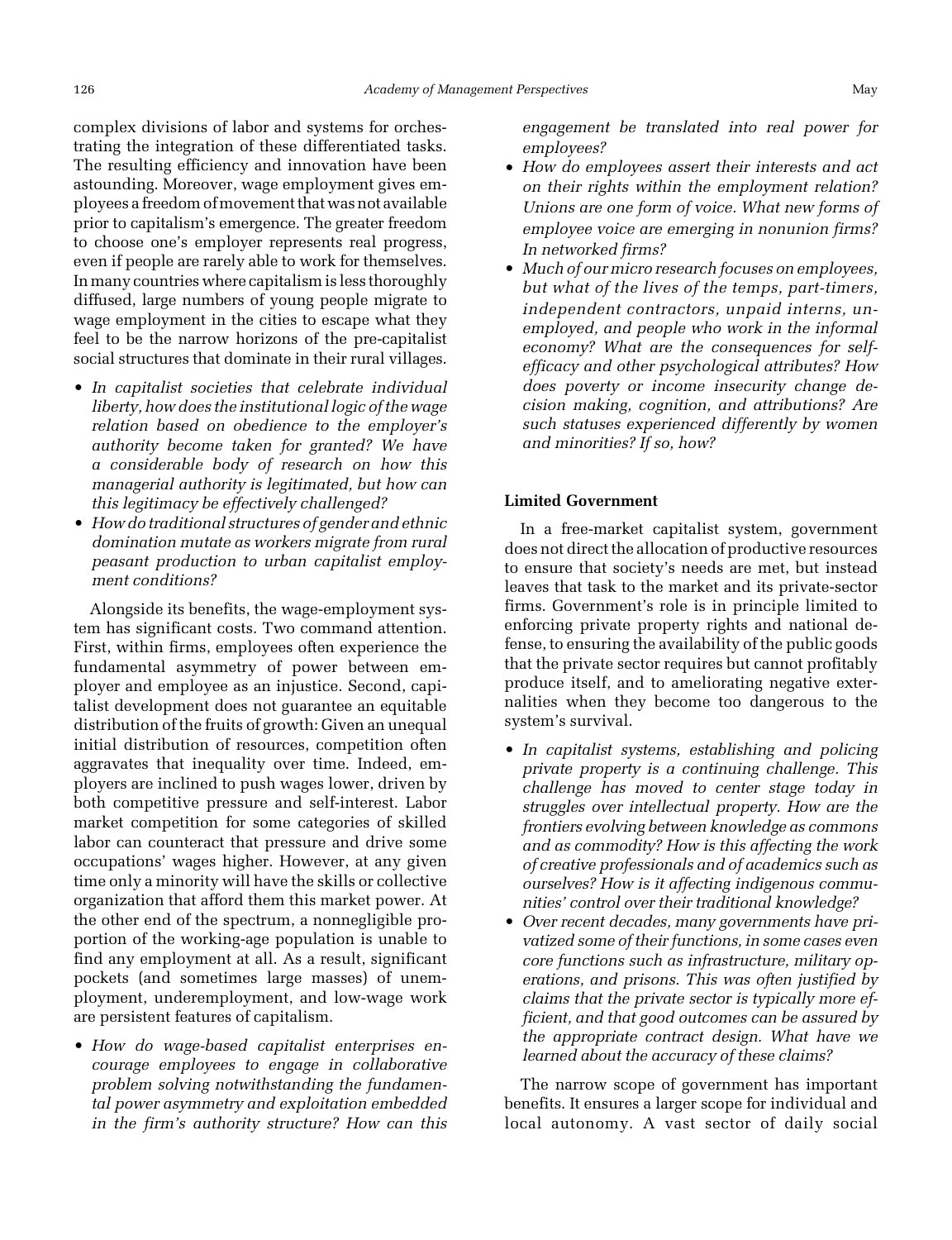intercourse proceeds on a voluntary basis rather than being mediated by government or communal institutions. While capitalism does not automatically engender electoral democracy—indeed, capitalism's periodic economic crises tend to revive authoritarian political solutions—individual autonomy in the economic sphere encourages an independence of thought and an expectation of voice.

• In capitalist systems, the institutional logic of competition and wage employment expands beyond firms to penetrate government and not-forprofit organizations. What have we learned about how that penetration proceeds and about its costs and benefits? How has the introduction of market forces into traditionally not-for-profit sectors such as health care and education changed practice? How can the spirit of public service be sustained and augmented against such pressures?

Limited government also has disadvantages. Capitalist economies give the owners of capital wealth and power, and these owners often use those levers to ensure that government protects their advantages. As a result, even though many argue that prosperous capitalism would require continuous government regulation and intermittent government intervention, capitalism's structure and spontaneous evolution tend to limit governments' ability to fulfill those roles. The net effect is that the costs of the capitalist system its externalities, instabilities, and inequities—are only partially mitigated by government. The ability of governments to regulate and intervene is further limited by globalization, which creates firms and markets whose scale dwarfs that of many governments. Given the inner tendencies of capitalist development, government nevertheless tends to assume an ever-larger role in the economic sphere. The neo-liberal programs aimed at rolling back the welfare state have in fact had very limited success, even as other areas of government economic activity have grown.

• The growing role of government in the economy leads firms to devote greater strategic attention to rent-seeking lobbying and other forms of engagement in the political arena. What are the overt and covert pathways used by business to influence government today? Beyond direct influence, how are government policy choices constrained by fear of the reaction from national and international markets? Beyond such direct and indirect influence, how is government in our class-divided societies tied organically to the dominant class? In such a context, how can progressive forces in

society augment their impact on government policy without being coopted?

• What organizational forms emerge in transnational quasi-government agencies such as the United Nations, the International Monetary Fund, and the World Trade Organization? How do business interests make themselves felt in these agencies? What strategies can activists pursue to democratize them?

One way that capitalism has overcome this internal limit is, paradoxically, throughmass insurgency: Social turmoil and the threat of revolution were key factors driving the creation of new national variants of capitalism via the New Deal in the United States and social democracy in Europe. But the recent decades have revealed these variants to be woefully ill-equipped to deal with the increasingly global nature of the economic, environmental, and social problems and crises we face. Progressive change today needs to be more radical and simultaneously more global and more local.

• What kinds of electoral and extra-electoral movements can give effective voice to popular opposition to socially and environmentally retrograde business and government policies? What organizational challenges confront these movements? How do they attempt to overcome them? What experiences encourage people to join these movements? Which discourage them? In an increasingly globalized economy and polity, how can these movements globalize in turn?

#### THE SYMPOSIUM PAPERS

At a time when so many are suffering from the failures and injustices of the prevailing politicaleconomic order, scholars in our field are summoned to help find a way forward and to help us imagine an alternative economic future. The contributions to this Symposium illustrate some of the more inspiring work being done within this emerging community of progressive management and organization scholars.

In his article "Can an Economy Survive Without Corporations? Technology and Robust Organizational Alternatives," Jerry Davis reflects on the pathways being opened up by the advanced technologies bequeathed by capitalist development. By dramatically lowering transaction costs, new computer and communications technologies undermine the centrality of large corporations in our economy and thereby threaten the primary source of long-term